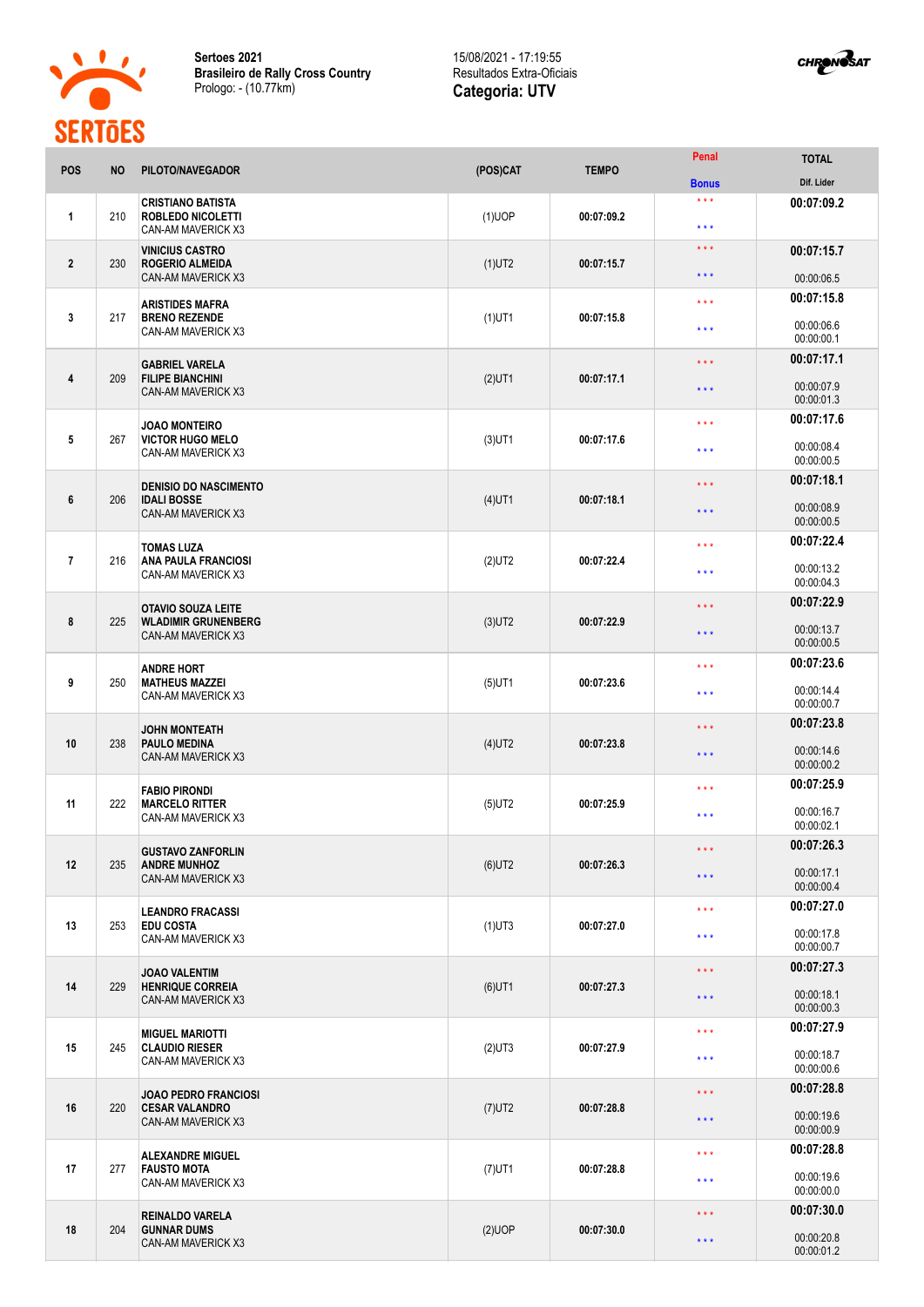| 19 | 234 | <b>DIOGO DE MESQUITA</b><br><b>DECO MUNIZ</b>                           | $(8)$ UT2  | 00:07:30.7 | $\star \star \star$     | 00:07:30.7               |
|----|-----|-------------------------------------------------------------------------|------------|------------|-------------------------|--------------------------|
|    |     | CAN-AM MAVERICK X3                                                      |            |            | $\star \star \star$     | 00:00:21.5<br>00:00:00.7 |
|    |     | <b>EDU PIANO</b>                                                        |            |            | $\star$ $\star$ $\star$ | 00:07:31.7               |
| 20 | 214 | <b>SOLON MENDES</b><br>CAN-AM MAVERICK X3                               | $(3)$ UOP  | 00:07:31.7 | $\star\star\star$       | 00:00:22.5<br>00:00:01.0 |
|    |     | <b>JORGE WAGENFUHR</b>                                                  |            |            | $\star$ $\star$ $\star$ | 00:07:33.3               |
| 21 | 285 | <b>RODRIGO KHEZAM</b><br>CAN-AM MAVERICK X3                             | $(1)$ UOV  | 00:07:33.3 | $\star\star\star$       | 00:00:24.1<br>00:00:01.6 |
|    |     | <b>CRISTIAN DOMECG</b>                                                  |            |            | $\star$ $\star$ $\star$ | 00:07:34.8               |
| 22 | 231 | <b>JOAO LUIS STAL</b><br>CAN-AM MAVERICK X3                             | $(9)$ UT2  | 00:07:34.8 | $\star$ $\star$ $\star$ | 00:00:25.6<br>00:00:01.5 |
| 23 | 275 | <b>LUIZ CLAUDIO PARENTE</b><br><b>RICARDO AMORIM</b>                    | $(2)$ UOV  | 00:07:36.8 | $\star \star \star$     | 00:07:36.8               |
|    |     | CAN-AM MAVERICK X3                                                      |            |            | $\star \star \star$     | 00:00:27.6<br>00:00:02.0 |
| 24 | 264 | <b>WILKER CAMPOS</b><br><b>LAURO SOBREIRA</b>                           | $(10)$ UT2 | 00:07:37.6 | $\star \star \star$     | 00:07:37.6               |
|    |     | CAN-AM MAVERICK X3                                                      |            |            | $\star$ $\star$ $\star$ | 00:00:28.4<br>00:00:00.8 |
|    |     | <b>CASEY CURRIE</b>                                                     |            |            | $\star$ $\star$ $\star$ | 00:07:38.1               |
| 25 | 278 | <b>SEAN LAXON</b><br>POLARIS RZR PRO XP                                 | $(8)$ UT1  | 00:07:38.1 | $\star \star \star$     | 00:00:28.9<br>00:00:00.5 |
|    |     | <b>JOAO DIAS</b>                                                        |            |            | $\star$ $\star$ $\star$ | 00:07:38.4               |
| 26 | 272 | <b>JOAO FILIPE</b><br>CAN-AM MAVERICK X3                                | $(9)$ UT1  | 00:07:38.4 | $\star$ $\star$ $\star$ | 00:00:29.2<br>00:00:00.3 |
|    |     | <b>THIAGO TORRES</b>                                                    |            |            | $\star \star \star$     | 00:07:39.5               |
| 27 | 219 | <b>EDUARDO SHIGA</b><br>POLARIS TURBO S                                 | $(11)$ UT2 | 00:07:39.5 | $\star \star \star$     | 00:00:30.3<br>00:00:01.1 |
|    |     | <b>GABRIEL CESTARI</b>                                                  |            |            | $\star$ $\star$ $\star$ | 00:07:40.3               |
| 28 | 211 | <b>JHONATAN ARDIGO</b><br>CAN-AM MAVERICK X3                            | $(12)$ UT2 | 00:07:40.3 | $\star$ $\star$ $\star$ | 00:00:31.1<br>00:00:00.8 |
| 29 | 252 | <b>MARCOS FINATO</b><br><b>GUILHERME HOLANDA</b>                        | $(3)$ UOV  | 00:07:42.4 | $\star$ $\star$ $\star$ | 00:07:42.4               |
|    |     | CAN-AM MAVERICK X3                                                      |            |            | $\star$ $\star$ $\star$ | 00:00:33.2<br>00:00:02.1 |
|    |     | <b>ALLAN CESTARI</b>                                                    |            |            | $\star \star \star$     | 00:07:46.0               |
| 30 | 212 | <b>WEIDNER MOREIRA</b><br>CAN-AM MAVERICK X3                            | $(4)$ UOP  | 00:07:46.0 | $\star$ $\star$ $\star$ | 00:00:36.8<br>00:00:03.6 |
|    |     | <b>THIAGO FRAGA</b>                                                     |            |            | $\star$ $\star$ $\star$ | 00:07:46.3               |
| 31 | 262 | <b>ALVARO AMARANTE</b><br>CAN-AM MAVERICK X3                            | $(3)$ UT3  | 00:07:46.3 | $\star \star \star$     | 00:00:37.1<br>00:00:00.3 |
|    |     | <b>DANIEL MAHSEREDJIAN</b>                                              |            |            | $\star$ $\star$ $\star$ | 00:07:46.6               |
| 32 | 265 | <b>CESAR PEREIRA</b><br>CAN-AM MAVERICK X3                              | $(10)$ UT1 | 00:07:46.6 | $\star$ $\star$ $\star$ | 00:00:37.4<br>00:00:00.3 |
|    |     | <b>AUGUSTO MONTANI</b>                                                  |            |            | $\star$ $\star$ $\star$ | 00:07:46.9               |
| 33 | 226 | <b>HUMBERTO RIBEIRO</b><br>CAN-AM MAVERICK X3                           | $(13)$ UT2 | 00:07:46.9 | $\star\star\star$       | 00:00:37.7<br>00:00:00.3 |
|    |     | <b>FILIPE CAMEIRINHA</b>                                                |            |            | $\star$ $\star$ $\star$ | 00:07:49.0               |
| 34 | 271 | <b>NUNO MIGUEL FERNANDES</b><br>CAN-AM MAVERICK X3                      | $(11)$ UT1 | 00:07:49.0 | $\star$ $\star$ $\star$ | 00:00:39.8<br>00:00:02.1 |
|    |     | <b>RICARDO FRAGNANI</b>                                                 |            |            | $\star$ $\star$ $\star$ | 00:07:50.3               |
| 35 | 258 | <b>FERNANDO HENRIQUE BETTIN</b><br>CAN-AM MAVERICK X3                   | $(4)$ UT3  | 00:07:50.3 | $\star$ $\star$ $\star$ | 00:00:41.1<br>00:00:01.3 |
|    |     | <b>PEDROQUEIROLO</b><br><b>GUILHERME TROMBINI</b><br>CAN-AM MAVERICK X3 | $(5)$ UOP  |            | $\star$ $\star$ $\star$ | 00:07:50.6               |
| 36 | 260 |                                                                         |            | 00:07:50.6 | $\star$ $\star$ $\star$ | 00:00:41.4<br>00:00:00.3 |
|    |     | <b>LEONARDO CASTRO</b>                                                  |            |            | $\star \star \star$     | 00:07:51.5               |
| 37 | 232 | <b>JOAO VICTOR RIBEIRO</b><br>CAN-AM MAVERICK X3                        | $(14)$ UT2 | 00:07:51.5 | $\star\star\star$       | 00:00:42.3<br>00:00:00.9 |
|    |     | <b>LEANDRO TORRES</b>                                                   |            |            | $\star$ $\star$ $\star$ | 00:07:52.2               |
| 38 | 208 | <b>JOAO ARENA</b>                                                       | $(6)$ UOP  | 00:07:52.2 |                         |                          |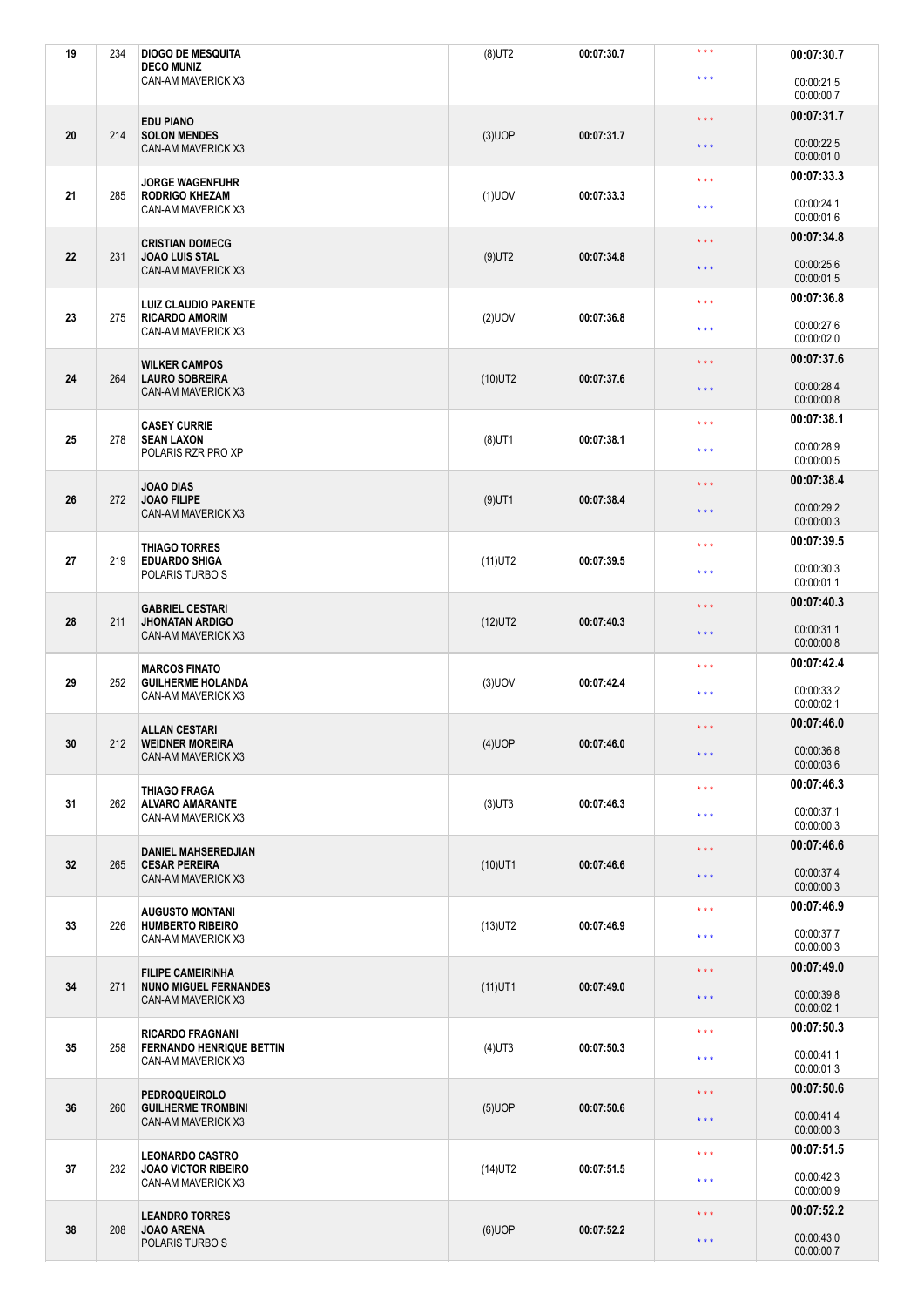|    | 223 | LUIS TIBURCIO DE MELO<br><b>ARTUR TEIXEIRA</b>         | $(15)$ UT2 | 00:07:53.1 | $***$                   | 00:07:53.1               |
|----|-----|--------------------------------------------------------|------------|------------|-------------------------|--------------------------|
|    |     | CAN-AM MAVERICK X3                                     |            |            | $* * *$                 | 00:00:43.9<br>00:00:00.9 |
|    |     | <b>MATHEUS GERMINIANI</b>                              |            |            | $\star \star \star$     | 00:07:53.5               |
| 40 | 227 | <b>JOAO SCHNORNBERGER</b><br>CAN-AM MAVERICK X3        | $(5)$ UT3  | 00:07:53.5 | $\star$ $\star$ $\star$ | 00:00:44.3<br>00:00:00.4 |
|    |     | <b>SILVIO MARTINS</b>                                  |            |            | $\star$ $\star$ $\star$ | 00:07:53.7               |
| 41 | 233 | <b>WINICIUS MARTINS</b><br>CAN-AM MAVERICK X3          | $(4)$ UOV  | 00:07:53.7 | $***$                   | 00:00:44.5<br>00:00:00.2 |
|    |     | <b>JOSE RUFINO NETO</b>                                |            |            | $\star$ $\star$ $\star$ | 00:07:54.0               |
| 42 | 221 | <b>JOSE ARISTOTELES FIUZA</b><br>CAN-AM MAVERICK X3    | $(7)$ UOP  | 00:07:54.0 | $\star \star \star$     | 00:00:44.8<br>00:00:00.3 |
|    |     | <b>EUCLIDES BENVENUTI</b>                              |            |            | $\star \star \star$     | 00:07:55.2               |
| 43 | 251 | <b>HENRY RITTER</b><br>CAN-AM MAVERICK X3              | $(5)$ UOV  | 00:07:55.2 | $\star$ $\star$ $\star$ | 00:00:46.0<br>00:00:01.2 |
|    |     | PEDRO MAC DOWELL                                       |            |            | $\star \star \star$     | 00:07:56.1               |
| 44 | 257 | <b>CAIO SPOLIDORIO</b><br>CAN-AM MAVERICK X3           | $(6)$ UT3  | 00:07:56.1 | $\star \star \star$     | 00:00:46.9<br>00:00:00.9 |
|    |     | RAFAEL CASSOL                                          |            |            | $\star\star\star$       | 00:07:56.3               |
| 45 | 261 | <b>MINAE MIYAUTI</b><br><b>GIAFFONE EXO NB-HYBRID</b>  | $(1)$ UEX  | 00:07:56.3 | $\star \star \star$     | 00:00:47.1<br>00:00:00.2 |
|    |     | <b>ALEX BUCHHEIM</b>                                   |            |            | $\star$ $\star$ $\star$ | 00:07:56.7               |
| 46 | 237 | <b>MIGUEL FALCAO</b><br>CAN-AM MAVERICK X3             | $(6)$ UOV  | 00:07:56.7 | $\star \star \star$     | 00:00:47.5<br>00:00:00.4 |
|    |     | <b>ADRIANO BENVENUTTI</b>                              |            |            | $\star \star \star$     | 00:07:57.5               |
| 47 | 246 | <b>RICARDO ROCHA</b><br>CAN-AM MAVERICK X3             | $(8)$ UOP  | 00:07:57.5 | $\star \star \star$     | 00:00:48.3<br>00:00:00.8 |
|    |     | <b>CHRISTIAN KLAWA</b>                                 |            |            | $\star\star\star$       | 00:07:57.8               |
| 48 | 249 | <b>RICARDO DE CASTRO</b><br>CAN-AM MAVERICK X3         | $(16)$ UT2 | 00:07:57.8 | $\star \star \star$     | 00:00:48.6<br>00:00:00.3 |
|    |     | <b>DALTRO MARONEZI</b>                                 |            |            | $\star \star \star$     | 00:07:58.0               |
| 49 | 263 | <b>LUCIANI MARONEZI</b><br>CAN-AM MAVERICK X3          | $(7)$ UOV  | 00:07:58.0 | $\star$ $\star$ $\star$ | 00:00:48.8<br>00:00:00.2 |
|    |     |                                                        |            |            |                         |                          |
|    |     | <b>RODRIGO LUPPI</b>                                   |            |            | $\star$ $\star$ $\star$ | 00:07:58.7               |
| 50 | 202 | <b>MAYKEL JUSTO</b><br>CAN-AM MAVERICK X3              | $(12)$ UT1 | 00:07:58.7 | $\star \star \star$     | 00:00:49.5<br>00:00:00.7 |
|    |     | <b>ROBERTO KELLER</b>                                  |            |            | $\star$ $\star$ $\star$ | 00:07:58.7               |
| 51 | 207 | <b>RICARDO MAGNAGO</b><br>CAN-AM MAVERICK X3           | $(17)$ UT2 | 00:07:58.7 | $\star \star \star$     | 00:00:49.5<br>00:00:00.0 |
|    |     | <b>NELSON PIQUET</b>                                   |            |            | $\star\star\star$       | 00:07:58.9               |
| 52 | 224 | <b>FLAVIO FRANCA</b><br>CAN-AM MAVERICK X3             | $(18)$ UT2 | 00:07:58.9 | $***$                   | 00:00:49.7<br>00:00:00.2 |
|    |     | <b>GLAUBER FERNANDES</b>                               |            |            | $\star$ $\star$ $\star$ | 00:07:59.4               |
| 53 | 266 | <b>CLAUDIA GRANDI</b><br>CAN-AM MAVERICK X3            | $(7)$ UT3  | 00:07:59.4 | $\star$ $\star$ $\star$ | 00:00:50.2<br>00:00:00.5 |
|    |     | <b>MARYO KEMPES</b>                                    |            |            | $\star\star\star$       | 00:07:59.6               |
| 54 | 255 | <b>JOSE DE DEUS BARBOSA</b><br>CAN-AM MAVERICK X3      | $(8)$ UT3  | 00:07:59.6 | $\star \star \star$     | 00:00:50.4<br>00:00:00.2 |
|    |     | <b>RICARDO GALLI</b>                                   |            |            | $\star$ $\star$ $\star$ | 00:08:03.0               |
| 55 | 259 | <b>ARTHUR GOMES CARNEIRO</b><br>CAN-AM MAVERICK X3     | $(9)$ UT3  | 00:08:03.0 | $\star$ $\star$ $\star$ | 00:00:53.8<br>00:00:03.4 |
|    |     | <b>WANDER GARCEZ</b>                                   |            |            | $\star\star\star$       | 00:08:03.5               |
| 56 | 244 | <b>FABIO ZELLER</b><br>CAN-AM MAVERICK X3              | $(8)$ UOV  | 00:08:03.5 | $\star$ $\star$ $\star$ | 00:00:54.3<br>00:00:00.5 |
|    |     | <b>LUIS CARLOS NACIF</b>                               |            |            | $\star \star \star$     | 00:08:03.6               |
| 57 | 269 | <b>FAUSTO DALLAPE</b><br>CAN-AM MAVERICK X3            | $(9)$ UOV  | 00:08:03.6 | $\star$ $\star$ $\star$ | 00:00:54.4<br>00:00:00.1 |
| 58 | 218 | <b>GUILHERME BENCHIMOL</b><br><b>DANIEL SPOLIDORIO</b> | $(19)$ UT2 | 00:08:04.3 | $***$                   | 00:08:04.3               |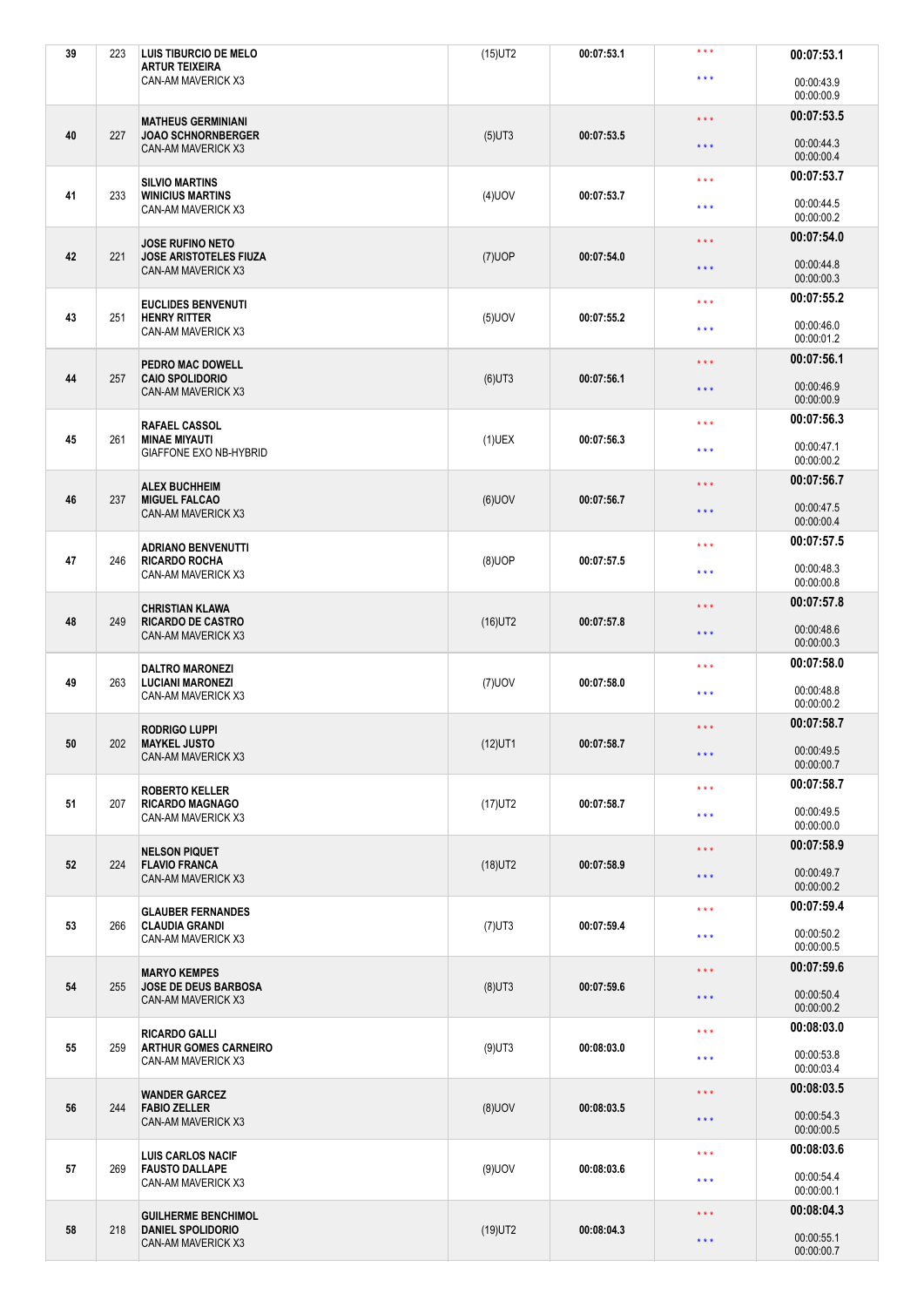| 59 | 248 | <b>HELENA DEYAMA</b><br><b>CRISTINA POSSETTI</b>                  | $(10)$ UOV | 00:08:09.5 | $***$                   | 00:08:09.5               |
|----|-----|-------------------------------------------------------------------|------------|------------|-------------------------|--------------------------|
|    |     | CAN-AM MAVERICK X3                                                |            |            | $\star \star \star$     | 00:01:00.3<br>00:00:05.2 |
|    |     | <b>LELIO CARNEIRO</b>                                             |            |            | $\star \star \star$     | 00:08:14.4               |
| 60 | 243 | <b>WEBERTH MOREIRA</b><br><b>CAN-AM MAVERICK X3</b>               | $(10)$ UT3 | 00:08:14.4 | $\star$ $\star$ $\star$ | 00:01:05.2<br>00:00:04.9 |
|    |     | KAIQUE BENTIVOGLIO                                                |            |            | $\star \star \star$     | 00:08:15.1               |
| 61 | 213 | <b>ARMANDO MIRANDA</b><br>POLARIS RZR PRO XP                      | $(20)$ UT2 | 00:08:15.1 | $***$                   | 00:01:05.9<br>00:00:00.7 |
|    |     | <b>FREDERICO MACEDO</b>                                           |            |            | $\star$ $\star$ $\star$ | 00:08:16.3               |
| 62 | 289 | <b>NICKOLAS POMBO</b><br>GIAFFONE EXO NB-HYBRID                   | $(2)$ UEX  | 00:08:16.3 | $\star \star \star$     | 00:01:07.1<br>00:00:01.2 |
|    |     | <b>FABRICIO GOMES</b>                                             |            |            | $\star \star \star$     | 00:08:18.5               |
| 63 | 288 | <b>THAYS AMELIA</b><br>CAN-AM MAVERICK X3                         | $(11)$ UT3 | 00:08:18.5 | $\star$ $\star$ $\star$ | 00:01:09.3<br>00:00:02.2 |
| 64 | 268 | <b>RICARDO MARIOTTI</b><br><b>GABRIEL BISSOTTO</b>                |            | 00:08:19.0 | $\star \star \star$     | 00:08:19.0               |
|    |     | CAN-AM MAVERICK X3                                                | $(11)$ UOV |            | $\star \star \star$     | 00:01:09.8<br>00:00:00.5 |
|    |     | PEDRO HENRIQUE TEIXEIRA                                           |            |            | $***$                   | 00:08:20.6               |
| 65 | 256 | PAULO HENRIQUE COSTA<br>CAN-AM MAVERICK X3                        | $(12)$ UT3 | 00:08:20.6 | $\star \star \star$     | 00:01:11.4<br>00:00:01.6 |
|    |     | <b>DANIEL GONCALVES</b>                                           |            |            | $\star$ $\star$ $\star$ | 00:08:22.7               |
| 66 | 247 | <b>MARCELO CARESTIATO</b><br>CAN-AM MAVERICK X3                   | $(12)$ UOV | 00:08:22.7 | $\star \star \star$     | 00:01:13.5<br>00:00:02.1 |
|    |     | PAULO CLOSS                                                       |            |            | $\star \star \star$     | 00:08:24.8               |
| 67 | 276 | <b>PAULO EDGAR CLOSS</b><br>CAN-AM MAVERICK X3                    | $(13)$ UOV | 00:08:24.8 | $\star \star \star$     | 00:01:15.6<br>00:00:02.1 |
|    |     | <b>GILVANDO BARBOSA</b>                                           |            |            | $\star\star\star$       | 00:08:31.4               |
| 68 | 281 | <b>GEORGE HAMILTON</b><br>CAN-AM MAVERICK X3                      | $(13)$ UT3 | 00:08:31.4 | $\star \star \star$     | 00:01:22.2<br>00:00:06.6 |
|    |     | <b>JOSE DAGOBERTO DE MELO</b>                                     |            |            | $\star \star \star$     | 00:08:35.9               |
| 69 | 274 | <b>HUGO DE ARAUJO</b><br>CAN-AM MAVERICK X3                       | $(21)$ UT2 | 00:08:35.9 | $\star$ $\star$ $\star$ | 00:01:26.7<br>00:00:04.5 |
|    |     | <b>CARLOS EDUARDO MELO</b>                                        |            |            | $\star$ $\star$ $\star$ | 00:08:36.7               |
| 70 | 241 | <b>GEORGE MARTINS</b><br><b>CAN-AM MAVERICK X3</b>                | $(9)$ UOP  | 00:08:36.7 | $\star \star \star$     | 00:01:27.5<br>00:00:00.8 |
|    |     | <b>MARCELO WEYNE</b>                                              |            |            | $\star$ $\star$ $\star$ | 00:08:49.8               |
| 71 | 286 | <b>ANDRE BALLA</b><br>CAN-AM MAVERICK X3                          | $(14)$ UOV | 00:08:49.8 | $\star \star \star$     | 00:01:40.6<br>00:00:13.1 |
|    |     | <b>RICARDO CABRAL</b>                                             |            |            | $\star\star\star$       | 00:08:57.3               |
| 72 | 287 | PAULO CAMPELO<br>CAN-AM MAVERICK X3                               | $(22)$ UT2 | 00:08:57.3 | $***$                   | 00:01:48.1<br>00:00:07.5 |
|    |     | <b>ENIO BOZZANO</b>                                               |            |            | $\star\star\star$       | 00:08:58.5               |
| 73 | 239 | <b>WELLINGTON REZENDE</b><br>CAN-AM MAVERICK X3                   | $(14)$ UT3 | 00:08:58.5 | $\star$ $\star$ $\star$ | 00:01:49.3<br>00:00:01.2 |
|    |     | <b>WAGNER JOVENAL</b>                                             |            |            | $\star\star\star$       | 00:09:00.6               |
| 74 | 242 | <b>FLAVIO TOLEDO</b><br>CAN-AM MAVERICK X3                        | $(15)$ UT3 | 00:09:00.6 | $\star \star \star$     | 00:01:51.4<br>00:00:02.1 |
|    |     | <b>ITALO SANTIAGO</b>                                             |            |            | $\star\star\star$       | 00:09:04.0               |
| 75 | 280 | LINCOLN DIEGO CIRQUEIRA<br>CAN-AM MAVERICK X3                     | $(16)$ UT3 | 00:09:04.0 | $\star \star \star$     | 00:01:54.8<br>00:00:03.4 |
|    |     | <b>DENISIO CASARINI</b><br><b>IVO MAYER</b><br>CAN-AM MAVERICK X3 | $(13)$ UT1 | 00:09:17.5 | $\star\star\star$       | 00:09:17.5               |
| 76 | 201 |                                                                   |            |            | $\star$ $\star$ $\star$ | 00:02:08.3<br>00:00:13.5 |
|    |     | <b>MARKUS DE WIT</b>                                              |            |            | $\star \star \star$     | 00:09:27.2               |
| 77 | 215 | <b>GIOVANI BORDIN</b><br>CAN-AM MAVERICK X3                       | $(23)$ UT2 | 00:09:27.2 | $\star$ $\star$ $\star$ | 00:02:18.0               |
|    |     |                                                                   |            |            |                         | 00:00:09.7               |
|    |     | <b>DANIEL MASILI GOMES</b>                                        |            |            | $***$                   | 00:09:28.9               |